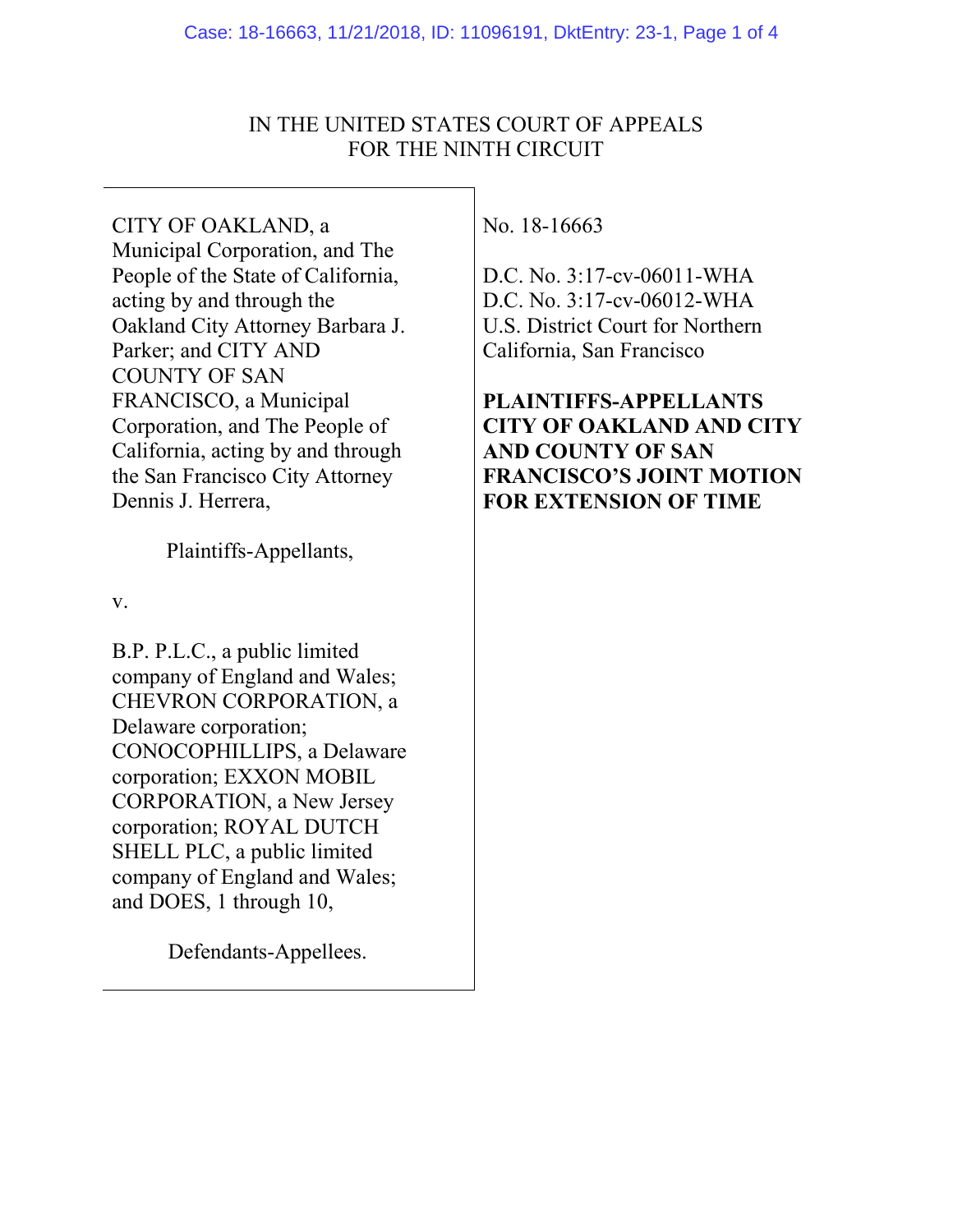### **JOINT MOTION FOR EXTENSION OF TIME**

Pursuant to Federal Rule of Appellate Procedure 26(b) and Ninth Circuit Rule 31-2, Plaintiffs-Appellants City of Oakland and City and County of San Francisco respectfully file this joint motion for a 77-day extension of time for their consolidated Opening Brief in these appeals. Neither the City of Oakland nor the City and County of San Francisco have previously sought any extensions of time for these briefs. Defendants-Appellees have not consented to the requested extension.

As described in the attached Declaration of Michael Rubin, this motion is based on a showing of diligence and substantial need.

Dated: November 21, 2018 Respectfully submitted,

Maria Bee Erin Bernstein OFFICE OF THE CITY ATTORNEY One Frank Ogawa Plaza 6th Floor Oakland, CA 94612

Yvonne Meré Matthew Goldberg SAN FRANCISCO CITY ATTORNEY'S **OFFICE** Fox Plaza 7th Floor 1390 Market Street San Francisco, CA 94102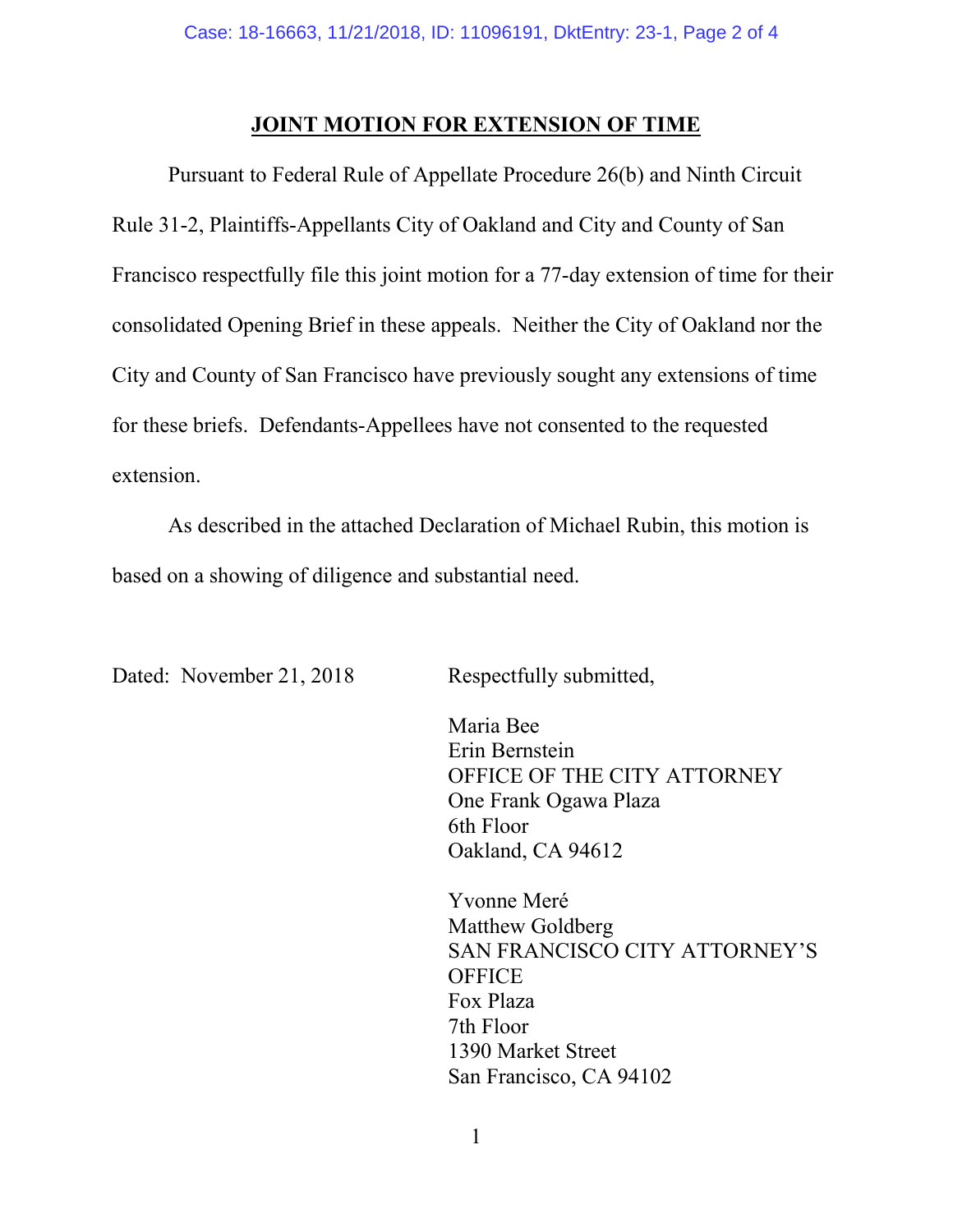Case: 18-16663, 11/21/2018, ID: 11096191, DktEntry: 23-1, Page 3 of 4

/s/ Michael Rubin Michael Rubin Barbara J. Chisholm ALTSHULER BERZON LLP 177 Post Street, Suite 300 San Francisco, CA 94108

Victor M. Sher Matthew K. Edling SHER EDLING LLP 100 Montgomery Street, Suite 1410 San Francisco, CA 94104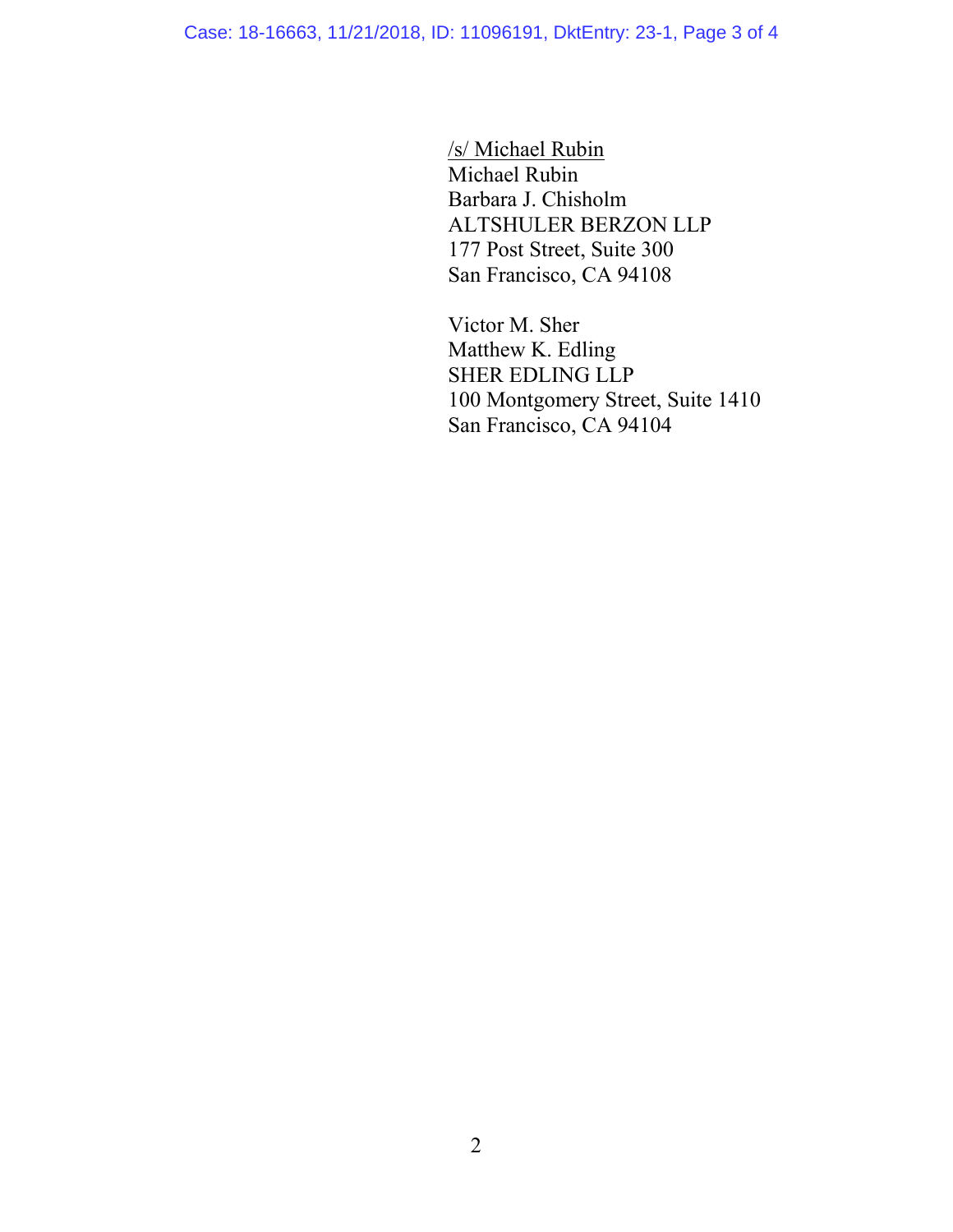# **CERTIFICATE OF SERVICE**

I hereby certify that on November 21, 2018, I electronically filed the foregoing Joint Motion for Extension of Time and the accompanying Declaration of Michael Rubin with the Clerk of the Court for the United States Court of Appeals for the Ninth Circuit by using the appellate CM/ECF system.

I certify that all participants in the case are registered CM/ECF users and that service will be accomplished by the appellate CM/ECF system.

Dated: November 21, 2018 Respectfully submitted,

/s/ Michael Rubin Michael Rubin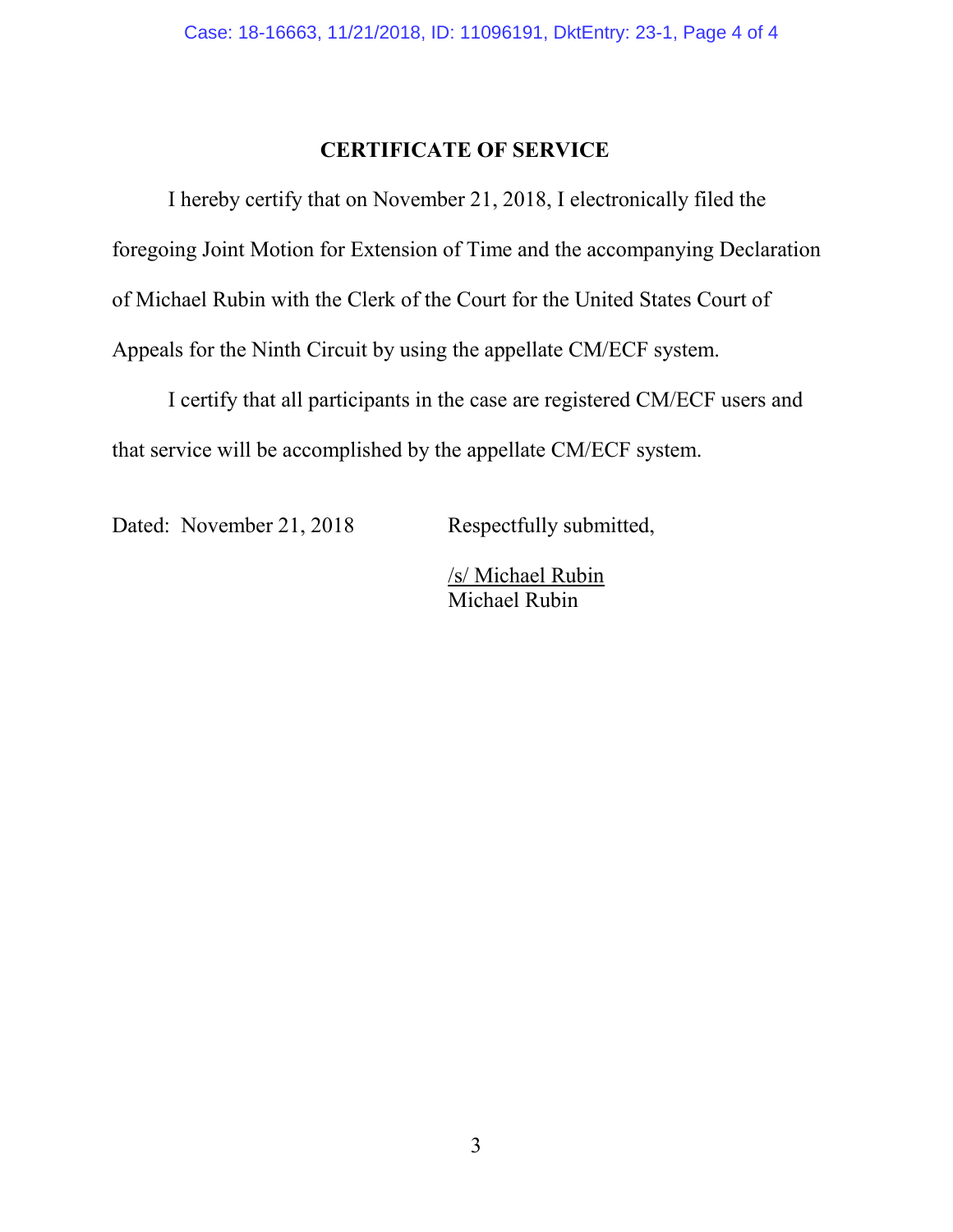## IN THE UNITED STATES COURT OF APPEALS FOR THE NINTH CIRCUIT

CITY OF OAKLAND, a Municipal Corporation, and The People of the State of California, acting by and through the Oakland City Attorney Barbara J. Parker; and CITY AND COUNTY OF SAN FRANCISCO, a Municipal Corporation, and The People of California, acting by and through the San Francisco City Attorney Dennis J. Herrera,

Plaintiffs-Appellants,

v.

B.P. P.L.C., a public limited company of England and Wales; CHEVRON CORPORATION, a Delaware corporation; CONOCOPHILLIPS, a Delaware corporation; EXXON MOBIL CORPORATION, a New Jersey corporation; ROYAL DUTCH SHELL PLC, a public limited company of England and Wales; and DOES, 1 through 10,

Defendants-Appellees.

No. 18-16663

D.C. No. 3:17-cv-06011-WHA D.C. No. 3:17-cv-06012-WHA U.S. District Court for Northern California, San Francisco

**DECLARATION OF MICHAEL RUBIN IN SUPPORT OF JOINT MOTION FOR EXTENSION OF TIME**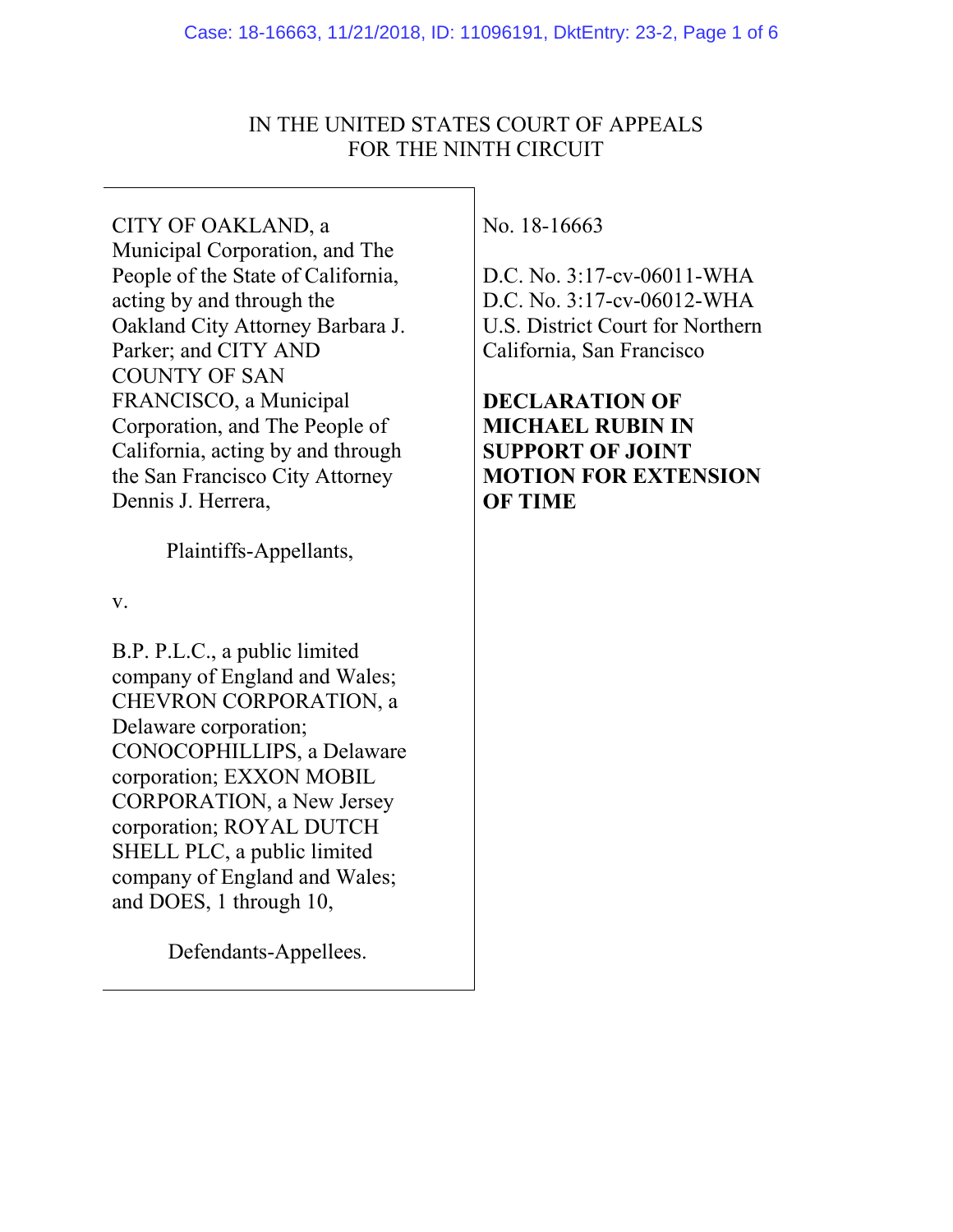I, Michael Rubin, hereby declare as follows:

1. I am a member in good standing of the bar of the State of California, a partner at the law firm of Altshuler Berzon LLP, and one of the counsel of record for Plaintiffs-Appellants City of Oakland and City and County of San Francisco in the above-captioned appeal.

2. The above-captioned appeal arises out of a dismissal of two cases brought originally in California Superior Court by the City of Oakland and the City and County of San Francisco, and by The People of the State of California acting by and through the City Attorneys of Oakland and San Francisco (collectively, "Cities"), alleging that Defendants-Appellees B.P. P.L.C. et al. substantially contributed to the public nuisance of global warming and should be held responsible for the costs of abating the harms associated with the resulting sea level rise. The District Court (Alsup, J.) related the two cases and subsequently denied the Cities' motions to remand the cases to state court. The District Court further granted Defendants-Appellees' motion to dismiss the amended complaints and granted the motions of four Defendants-Appellees to dismiss the complaints for lack of personal jurisdiction. The District Court entered judgment on July 27, 2018. The City of Oakland and the City and County of San Francisco separately appealed the District Court's judgment.

3. The issues raised in the court below were substantial, and the briefing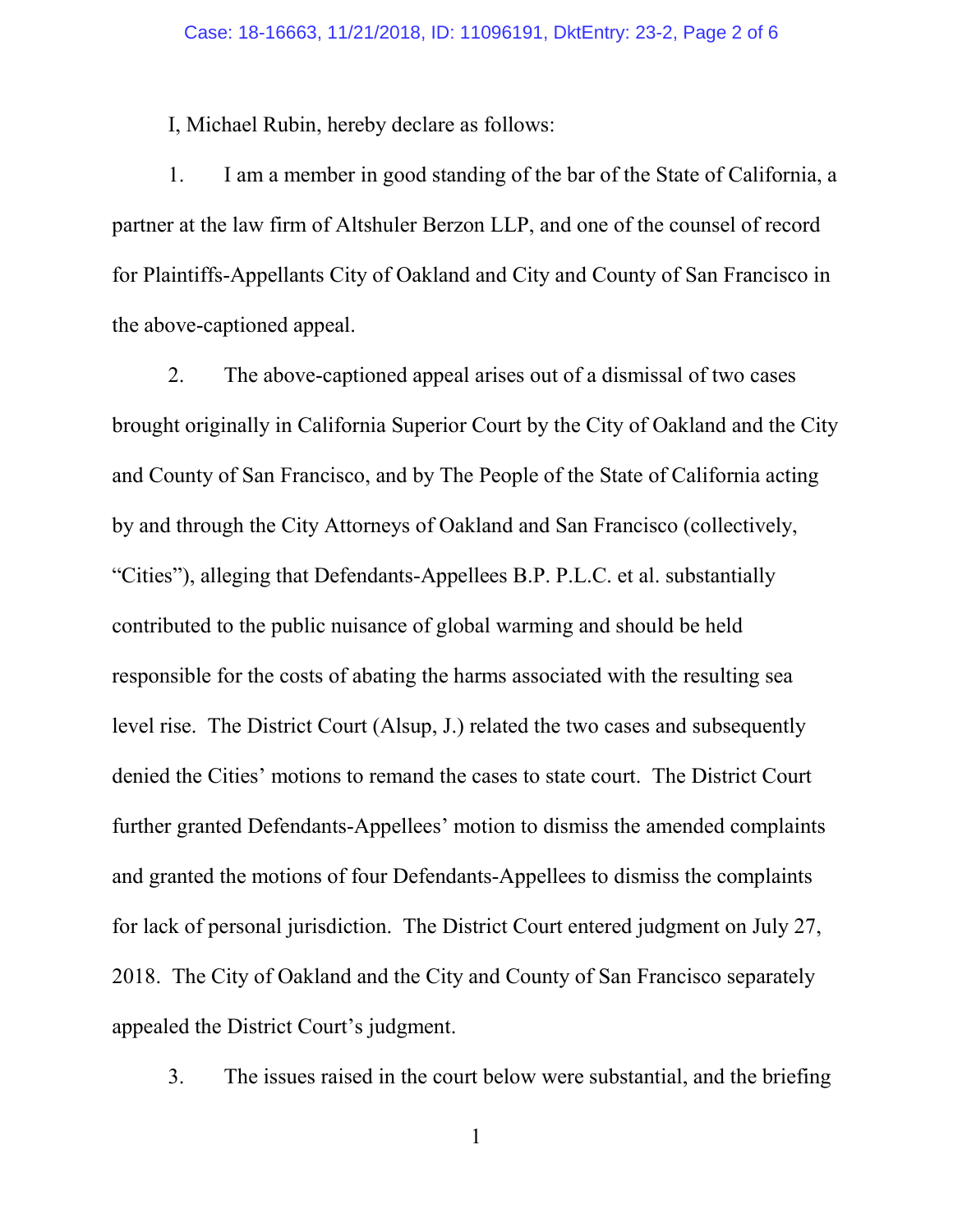#### Case: 18-16663, 11/21/2018, ID: 11096191, DktEntry: 23-2, Page 3 of 6

on the issues in this appeal was voluminous. Defendants-Appellees' notice of removal is 32 pages and alleges seven purported bases for federal jurisdiction. Briefing on the removal question alone totaled 135 pages between the parties, excluding exhibits. In addition, the motion to dismiss briefing totaled 208 pages, excluding exhibits. The personal jurisdiction briefing totaled 203 pages, excluding exhibits.

4. On September 4, 2018, this Court docketed the appeals and set December 10, 2018 as the due date for Plaintiffs-Appellants to file their Opening Briefs. The Cities have not previously sought any extension of time.

5. The Cities intend to file a single, consolidated Opening Brief in this appeal. The Cities jointly request that the deadline for the Opening Brief be extended by 77 days. If the Court grants this extension, Plaintiffs-Appellants' Opening Brief would be due on February 25, 2019. (A 75-day extension would result in the Opening Brief being due on Saturday, February 23, 2019.)

6. Earlier this week, my law firm and the San Francisco law firm of Sher Edling LLP were retained by the Cities to co-counsel with them on this appeal. Under the supervision of the Oakland City Attorney and the San Francisco City Attorney, my partner Barbara J. Chisholm and I will have principal responsibility for researching and drafting the Cities' Opening Brief. The requested extension of time is necessary because, as new counsel, we will need time to review the record,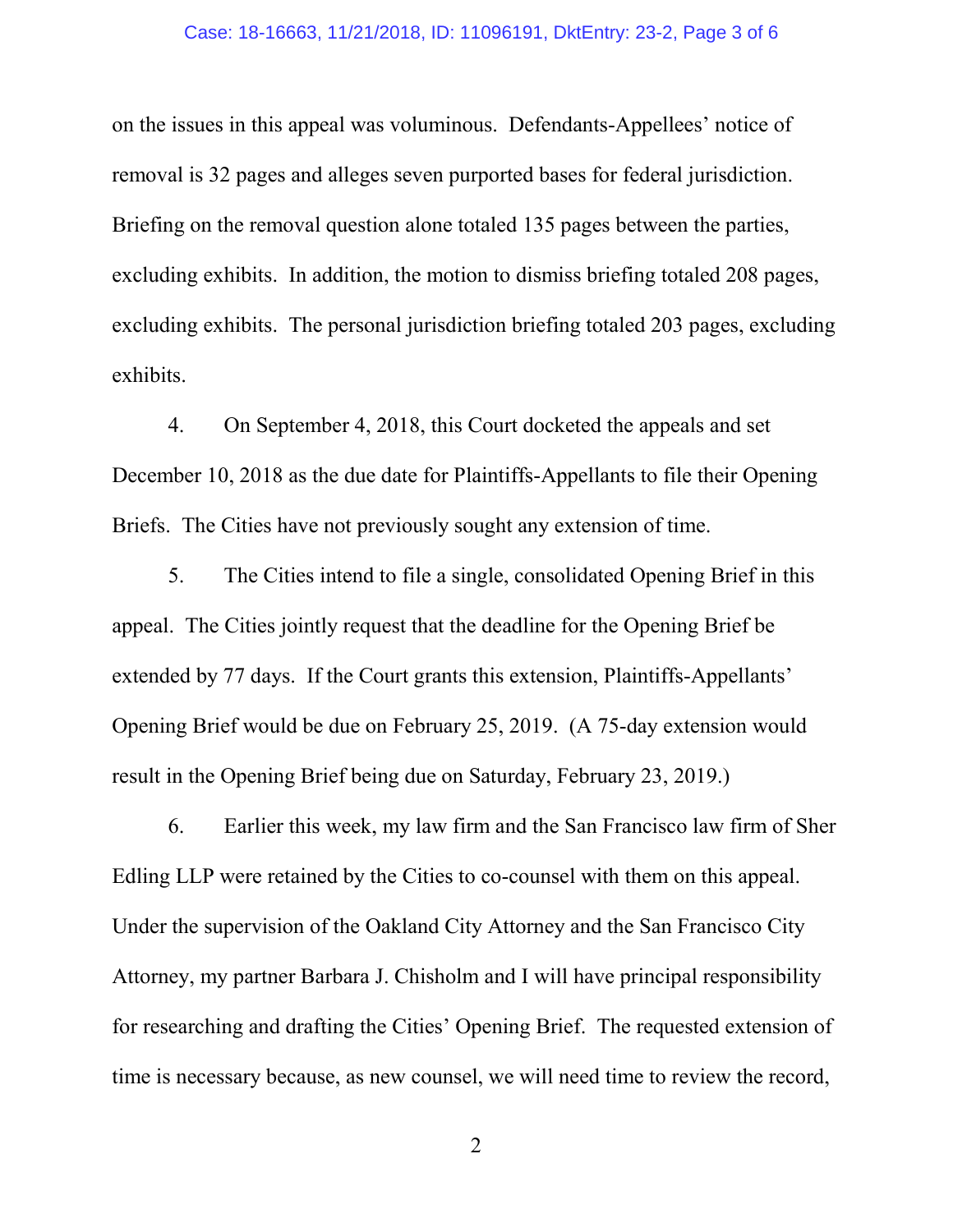#### Case: 18-16663, 11/21/2018, ID: 11096191, DktEntry: 23-2, Page 4 of 6

conduct the appropriate research, and prepare the Opening Brief in coordination with the Oakland City Attorney and the San Francisco City Attorney and with attorneys in their offices.

7. My office has been diligent in beginning work on this appeal, but we are not in a position to complete work on the Opening Brief by December 10, 2018. Reviewing the legal and factual materials and arguments will take substantial time. The volume of briefing and the complexity of the issues as well as the numerous other professional obligations that Ms. Chisholm and I have between now and the end of the year support the requested 77-day extension of time. My additional responsibilities include:

- Plaintiffs' Motion for Reconsideration re Class Certification (with leave of court) in *Blair v. Rent-A-Center*, N.D. Cal., November 26, 2018.
- Oral Argument in Opposition to Motion for Summary Adjudication in *Sanchez v. McDonald's*, Los Angeles Superior Court No. BC499888, December 3, 2018.
- Public Comments on NLRB's Notice of Proposed Rulemaking Concerning "The Standard for Determining Joint Employer Status," due December 13, 2018.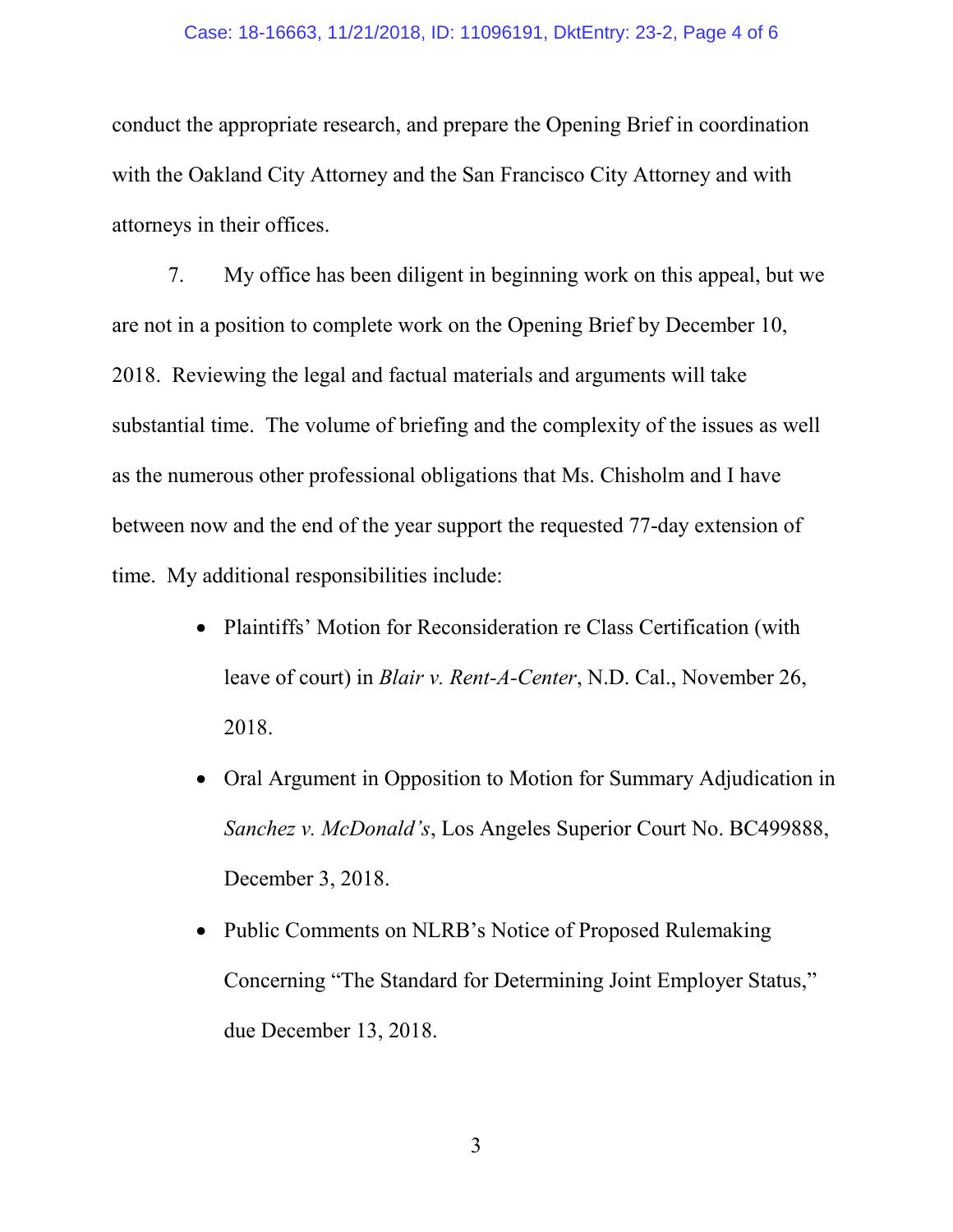- Oral Argument on Appeal in *Chang v. Winklevoss*, Massachusetts Appeals Court No. 2018-P-0329, December 13, 2018.
- Plaintiffs' Answering Brief in *Ibarra v. Wells Fargo Bank*, Ninth Circuit No. 18-55626, due December 14, 2018.
- Appellants' Reply Brief in *City of San Francisco, et al. v. Exxon Mobil Corp.*, Court of Appeals, Second Appellate District of Texas at Fort Worth, No. 02-18-00106-CV, due December 17, 2018.
- Plaintiffs' Reply Brief in *Oman v. Delta Airlines*, California Supreme Court No. S248726, due January 4, 2019.

8. Ms. Chisholm's additional responsibilities between now and the end of the year include:

- Pre-trial rebuttal expert reports in *NRDC v. Zinke*, E.D. Cal. No. 1:05 cv-01207-LJO-EPG, due December 5, 2018.
- Six additional expert depositions in *NRDC v. Zinke*, E.D. Cal. No. 1:05-cv-01207-LJO-EPG, to be held between December 5, 2018 and January 18, 2019.
- Public Comments on NLRB's Notice of Proposed Rulemaking Concerning "The Standard for Determining Joint Employer Status," due December 13, 2018.